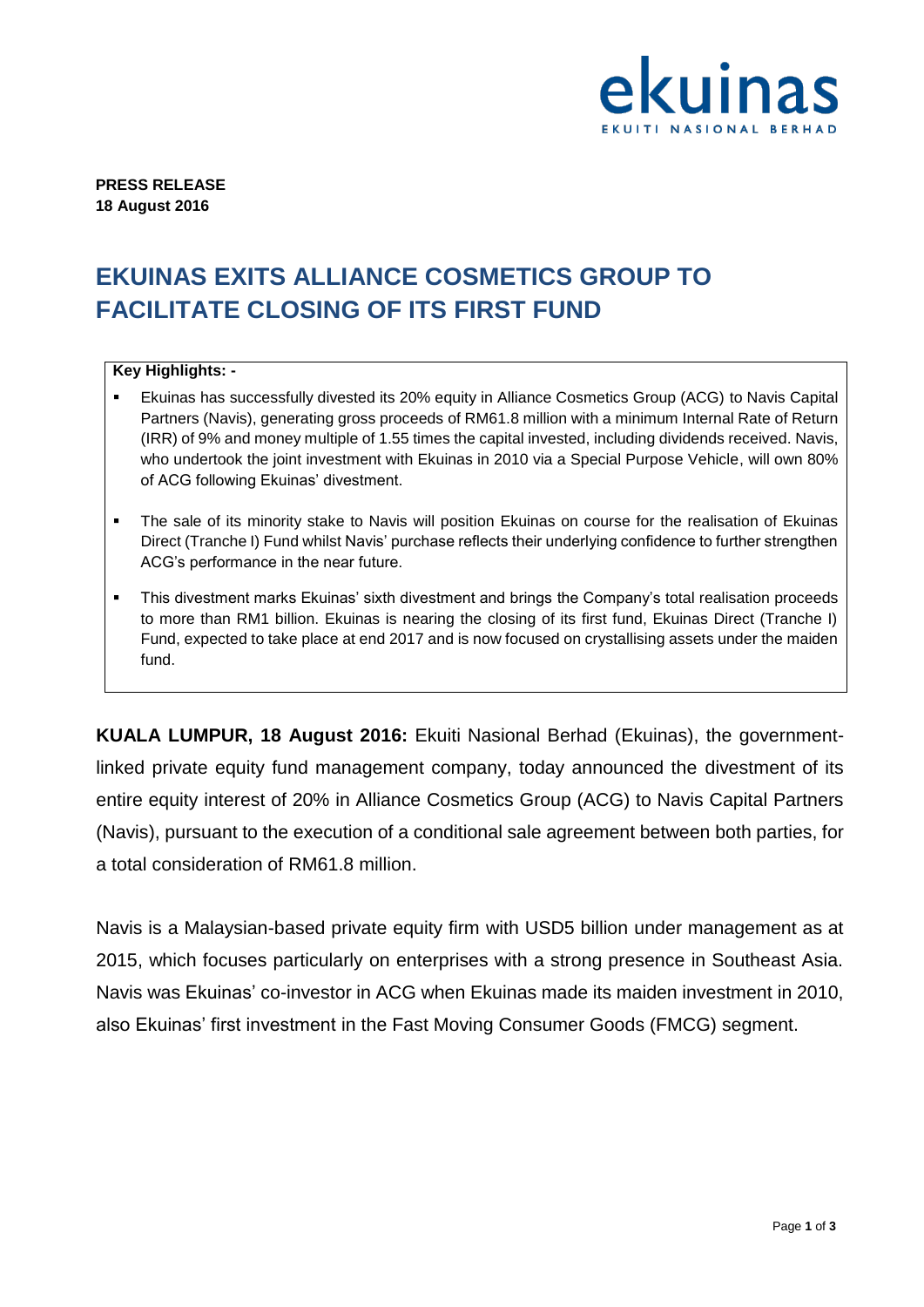

Ekuinas Chairman, Raja Tan Sri Dato' Seri Arshad Raja Tun Uda said, "We are divesting the stake to our partner, Navis, who has the capacity and historical knowledge of ACG to continue nurturing the company to further strengthen its performance in the near future."

"Despite challenging market conditions throughout Ekuinas' ownership, ACG has successfully expanded into Indonesia and Philippines. Its in-house brand Silkygirl also continues to be one of the leading mass market colour cosmetics and fragrance players in Malaysia, Singapore and Brunei, whilst its team endeavoured to develop new product lines," he added.

ACG was Ekuinas' maiden investment, undertaken jointly with Navis in 2010. Ekuinas' total investment of RM39.9 million translated into an effective 25% equity in a joint SPV that controls 80% of ACG. The divestment generated gross proceeds of RM61.8 million with a minimum Internal Rate of Return (IRR) of 9% and money multiple of 1.55 times of capital invested, including dividends received.

Further to the sale, Navis has agreed that upon their exit of ACG, Ekuinas could potentially receive additional proceeds from the divestment via a sharing mechanism, depending on the final consideration paid and subject to certain thresholds being reached.

Ekuinas Chief Executive Officer, Syed Yasir Arafat Syed Abd Kadir, added, "This divestment exercise is in line with Ekuinas' move to crystallise its investments under Ekuinas Direct (Tranche I) Fund, as part of our prudent investment strategy to secure positive IRR in addition to ensuring the realisation of the Fund is done within the required timeline."

The sale marks Ekuinas' sixth divestment which brings the Company's total realisation proceeds to more than RM1 billion, including the partial divestment of Icon Offshore Berhad, after nearly seven years in operations. Ekuinas is now focused on crystallising assets under the maiden fund, Ekuinas Direct (Tranche I) Fund, as the Company is looking to close it by end 2017.